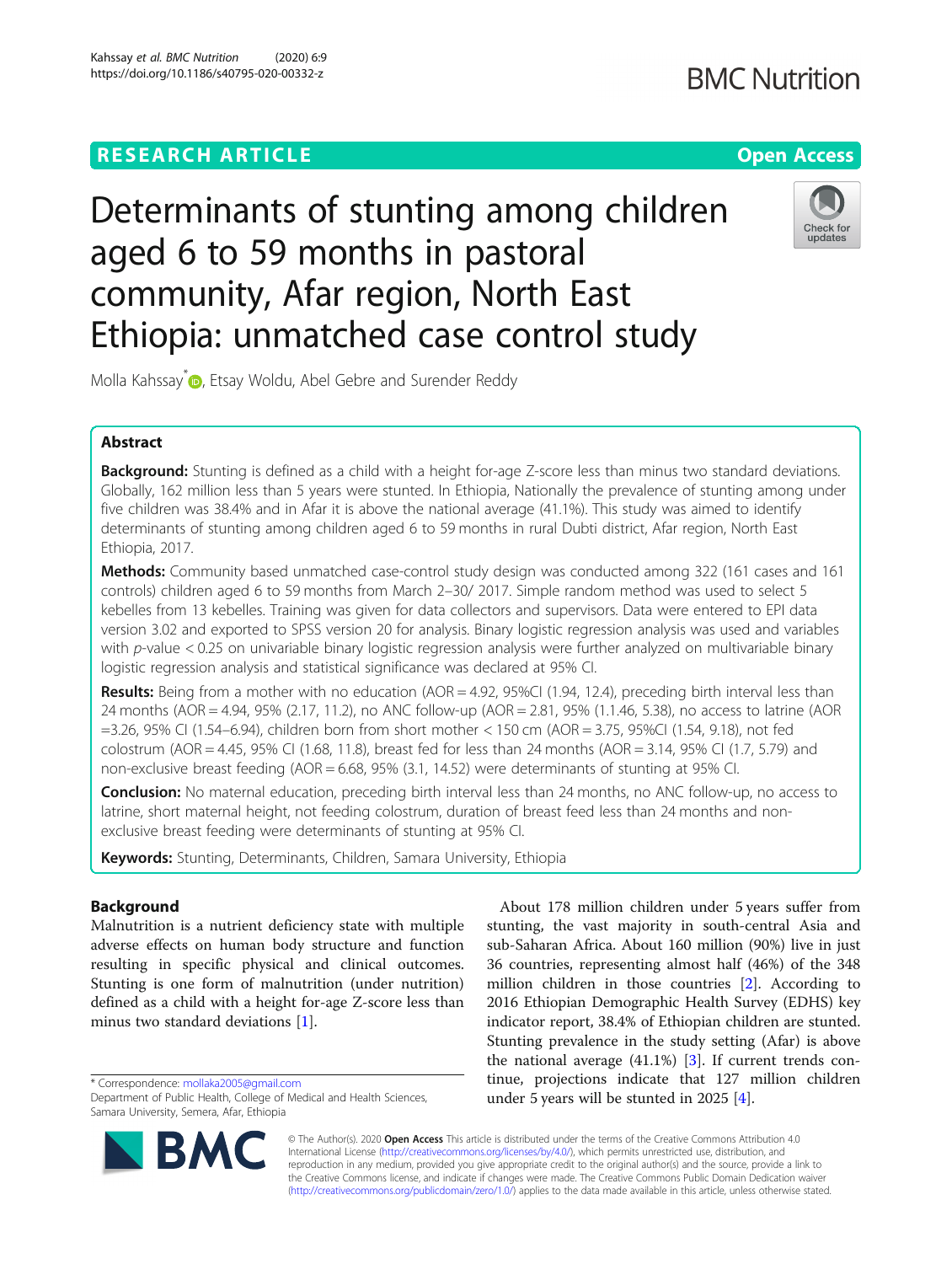Evidence revealed that the problems responsible for child under-nutrition are numerous and basic problems like political instability, slow economic growth and lack of education are among them. Underlying causes such as, food insecurity, lack of maternal and child care services provision, and immediate causes, like infections and inadequate dietary intake were the main factors affecting under nutrition [[5\]](#page-7-0).

Stunting in early life can causes increased susceptibility to infectious diseases, attenuated cognitive ability and increased behavioral problems during childhood [\[6](#page-7-0)]. Moreover, stunted children who experience rapid weight gain after the age of 2 years have an increased risk of becoming overweight or obese later in life. Such weight gain is also associated with higher risk of coronary heart disease, stroke, hypertension and type-2 diabetes [[7\]](#page-7-0).

In addition, stunting has significant educational consequences. Today in Ethiopia, more than 2 out of every 5 children are stunted. 16% of all repetitions in primary school are associated with stunting and the stunted population has on average, 1.1 years less of education [[8\]](#page-7-0). According to World Bank estimates, a 1% loss in adult height due to childhood stunting is associated with a 1.4% loss in economic productivity [\[9\]](#page-7-0). In Ethiopia an estimated 67% of the working age population or 26 million people were stunted as children. The annual costs associated with child under nutrition are estimated at Ethiopian birr (ETB) 55.5 billion, which is equivalent to 16.5% of GDP [[8\]](#page-7-0). Reduction of the prevalence to half of the current levels of child under nutrition by the year 2025 can generate annual average savings of ETB 4.4 billion (US\$ 376 million) [\[8](#page-7-0)].

In Ethiopia, stunting prevalence decreased by 19.6% from 58% in the year 2000 to 38.4% in 2016, but the progress is still stagnant both at national and regional levels [[3\]](#page-7-0). Moreover, there are studies done on determinant of stunting among children aged 6 to 59 months in different settings of Ethiopia. However, such studies are limited in pastoral community of Afar region which is lowest in infrastructure and implementation capacity than other regions. Therefore, this study was aimed to identify determinants of stunting among children aged 6 to 59 months in rural Dubti district, Afar region.

# Methods

## Study setting, design and period

Community based unmatched case control study was conducted in Dubti district from March 2–30/2017. Dubti district is located 595 km North East of Addis Ababa. It is in zone one of Afar region. Based on 2007 Ethiopian central statistical agency population projection [[9\]](#page-7-0), the total population and children aged 6 to 59 months were 72,906 and 2000 respectively. According to the district health office administrative report, the livelihood of the population is pastoralist and agro pastoralist. The district has 14 kebelles (the smallest administrative unit) 1 urban and 13 rural and the total households in the district were 13,071; the health service coverage was 79%. There is 1 referral hospital, 3 functional health centers, and 11 functional health posts.

#### Sample size calculation

Sample size was calculated using Epi info version 7. Percent of exposure among controls and cases were 5.8 and 16.3% respectively [\[10](#page-7-0)]. (95% CI), 80% power, case to control ratio of 1:1, odd ratio 3.77, the sample size was153 cases and 153 controls with total sample size of 306 and considering 5% possible non-response rate. The total sample size was 322 (161 cases and 161 controls).

#### Sampling procedure

Out of the total 13 rural Kebelles five rural kebelles were selected by simple random sampling technique. A house to house census was made in 5 randomly selected kebelles (the smallest administration unit in Ethiopia) to enumerate all children of age 6 to 59 months. All children aged 6 to 59 months who lived for more than 6 months in the randomly selected kebelles were enumerated. Anthropometric measurement of the children were taken for all children of age 6 to 59 months living in selected kebelles and were measured for their z-score of height for age and categorized as stunted and not stunted to generate sampling frames for cases and controls by a census conducted prior to the actual data collection. Based on this children were categorized as cases (anthropometric reading with z-scores < −2SD) or controls (anthropometric reading with z-scores  $\ge -2SD$ ) based on the median of WHO 2006 reference population. After anthropometric measurement of all the children aged 6 to 59 months was taken, children from each selected kebelle were identified and registered sequentially and got identification number and were enrolled as cases and controls. After identification of the number of cases and controls in each randomly selected kebelle, proportional allocation of samples was made in relation to the number of sample size allocated for the study. Based on this A total of 322 (161 cases and 161 controls) were taken from the randomly selected kebelles. Finally, mother -child pairs from each selected kebelle were enrolled using simple random sampling method. Interval (K value) was determined for each kebelle by dividing the total eligible children in the kebelle to the sample proportion. The first household was selected by lottery method. In case more than one eligible child was found in a household, only one child was selected using lottery method.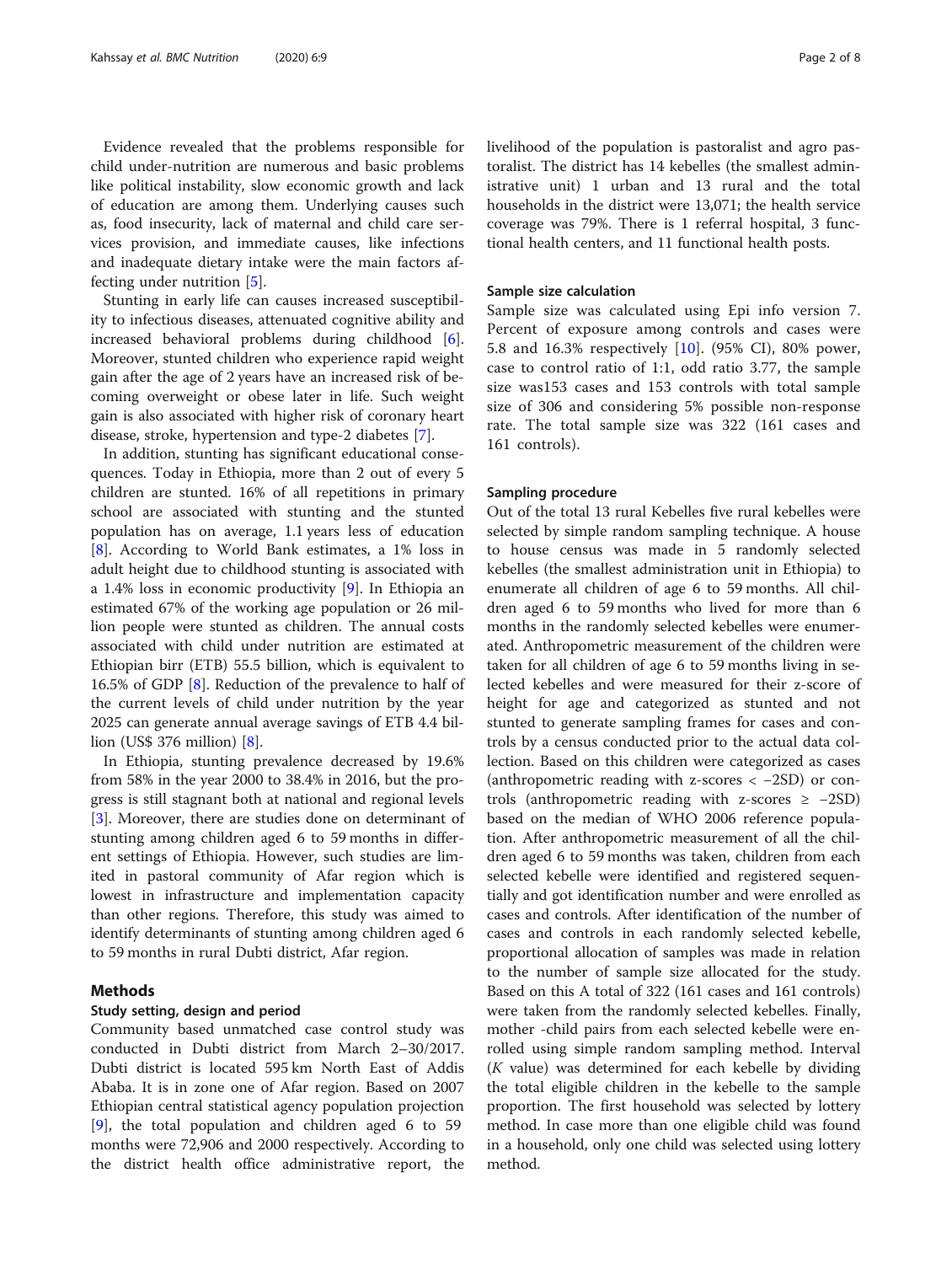#### Study variables

## Dependent variable: Stunting.

Independent variables: The independent variables were socioeconomic and demographic factors (age, sex, age of mother at first birth, birth order, preceding birth interval, house hold family member, parental educational status, parental occupational status, house hold income and house hold head), environmental factors (access to toilet facility, utilization of latrine, source of water, hand washing practice and waste disposal practice), disease or morbidity factors (diarrhea, fever), feeding or dietary intake factors (time of initiating breast feed, colostrum feeding, duration of breastfeeding, method of child feeding, complementary feeding, exclusive breast feeding, pre-lacteal feeding practices, minimum dietary diversity (MDDS)), nutritional factors (size of child at birth, height of mother and body max index (BMI) of mother)) and maternal and child care factors (antenatal care visits of mother, ANC nutritional counseling, postnatal care, place of delivery and child vaccination status).

To arrive at the independent variables a review of different literatures on the subject area or similar studies conducted so far was made. UNICEF conceptual framework for causes of malnutrition (stunting) was also considered. Based on this immediate causes (inadequate intake and diseases), underline causes (household food insecurity, poor maternal and child care, lack of access to health service and unhygienic environment) and basic causes (political, ideological, economical…) causes of malnutrition were considered. Besides of this contextualization of the identified variables with livelihood of the people, with health service coverage, with health seeking behavior of the people in the pastoral community was also considered. Finally, based on the inputs from different literatures and the context in the study setting the independent variables listed above were used.

#### Operational definitions of terms

The definition was taken from World Health Organization, WHO child growth standard 2006 field ta-bles [\[11](#page-7-0)]. Stunting/cases: were defined as a children with a height for-age Z-score (HAZ) less than minus two standard deviations (<− 2 SD). Controls: were defined as study subjects who had anthropometric reading with z-scores  $\geq$  – 2SD.

# Data collection tools, procedures and quality control methods

Questionnaire was initially prepared in English and Amharic and translated into the local language, Afar'af. Three days training was given for data collectors and supervisors about the data collection technique of the study. Pretested structured questionnaire, standard height measuring board and weight measurement scale was used. Calibration of weight measuring instrument was done. Pre-test was done in 5 % of the total sample in non-selected kebelles of the source population. Data were collected by 4 females trained diploma health workers with strict supervision by two trained supervisors. Mothers were interviewed about their children using pre tested questionnaire.

#### Anthropometric measurements

Length of children aged 6 to 23 months was measured on recumbent position to the nearest 0.1 cm using standard length measuring board without shoes. Height of children aged 24 to 59 month was measured by placing the child in standing upright position in the middle of board wearing light clothing without shoes. The child's head, shoulders, buttocks, knees and heels was adjusted to touch the board and each measurement was taken two times to ensure reliability of the study to the nearest 0.1 cm. Mothers who didn't know exactly the age of their child, immunization card were used or precision in age was maintained to the nearest month. Maternal weight was measured using portable weight scale to the nearest o.1 kg and mothers were allowed not to have anything that adds to the weight being recorded. The weighting scale was checked and reset at zero point for every consecutive study subject. Maternal height was measured in standing position and measurements were made by two data collectors by holding the meter from heel to the back of head and measured to the nearest 0.1 cm.

#### Data processing and analysis

Anthropometric data were calculated by using WHO Anthro2010 software and height for age Z- scores were also been generated based on the median of WHO 2006 reference population (child growth standards). Data was also entered to EpiDatav3.02 for cleaning and exported to SPSS version 20 for further analysis. Tight supervision, day to day follow up during data collection period and data cleaning before data entry were made to prevent missed data. After cleaning data for inconsistencies and missing values; descriptive statistics was done. Univariable binary logistic regression was used to assess the association of one independent variable with the dependent variable. Multivariable binary logistic regression model was used to identify potential significant determinants of stunting after control of all possible potential confounders. Variables with  $p$ -value < 0.25 in univariable analysis were a candidate for multivariable logistic regression analysis and statistical significance was declared at 95% CI.

Multicollinearity was checked using Variance Inflation Factor (VIF) and there was no multicollinearity (VIF  $<$  10). Residual plots were also performed. Hosmer-Lemeshow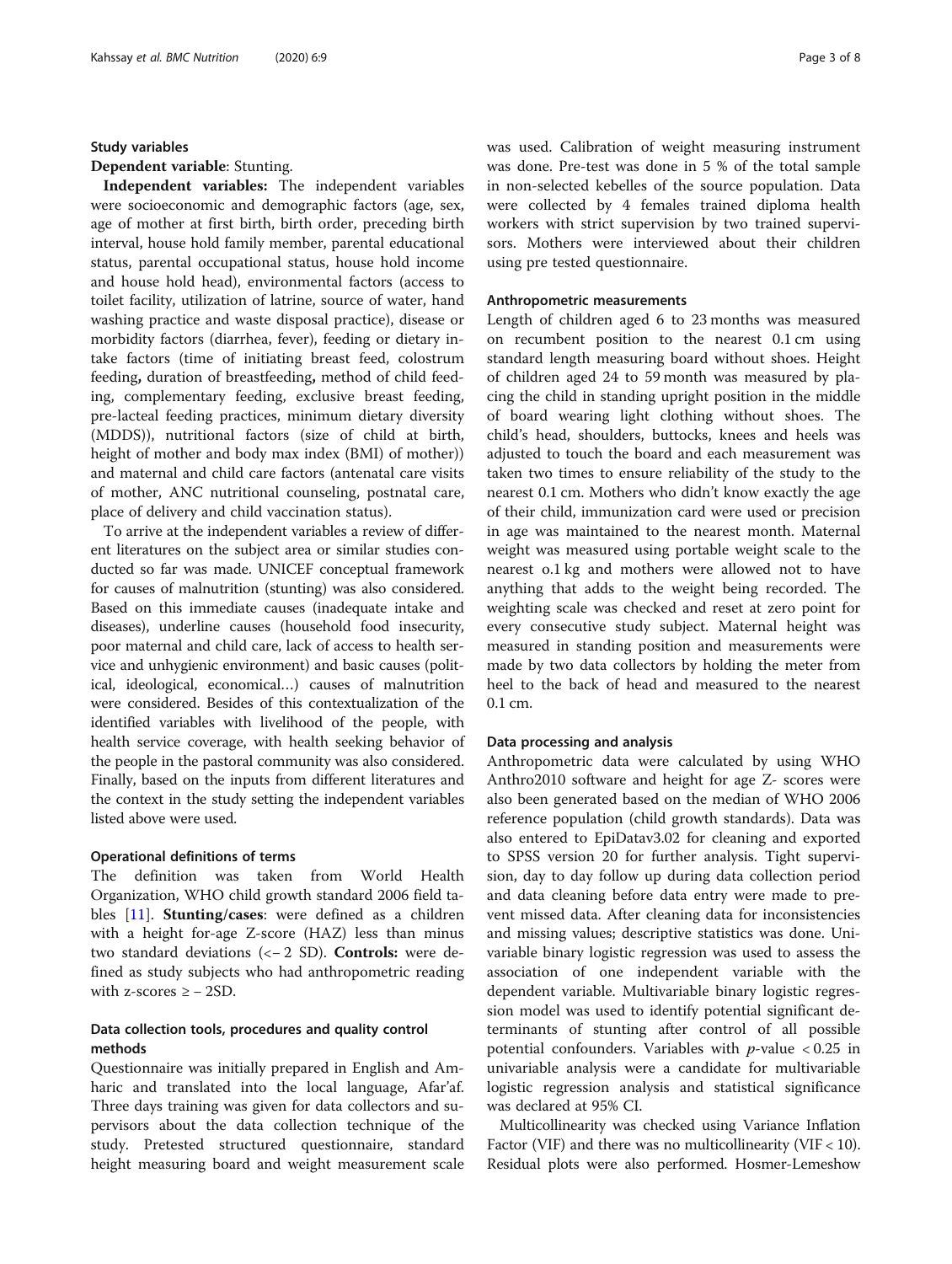goodness-of-fit was used to test for the model fitness and the p-value for Hosmer-Lemeshow test was 0.46 which indicates a good model since p-value is > 0.05 which is insignificant.

## Result

# Socio economic and demographic characteristics of study participants

A total of 322(161 cases and 161 controls) mother-child pairs were included in the study, with 100% response rate. Majority of the mothers 100 (62%) in case group and 61(38%) in control group didn't attend any formal education. Regarding educational status of husbands, 86(54.4%) and 79 (49.7%) of husbands in case and control group didn't attend any formal education respectively. Majority of the study participants 105(65.2%) in cases group and 104 (64.6%) in controls group were pastoralists. Around 35 and 32% of the children from the cases and controls group were aged 36 months and above respectively. Around 50.3% of the children in the cases group were females and 54.7% of the children in the controls group were males. Birth interval  $(≥ 24$ months) was 57.8 and 71.4% in the cases and controls group respectively (Table 1).

# Maternal and child care characteristics of study participants

Thirty eight (23.6%) of mothers of children in cases group and fifty (31.1%) mothers of children in controls group had ANC follow up. Regarding delivery, One hundred twenty two (75.8%) and 111 (68.9%) mothers in cases and controls group had home delivery respectively. Around 8 and 9% mothers from cases group and controls group attend post natal care visit respectively (Table [2\)](#page-4-0).

# Child feeding and environmental characteristics of study subjects

One hundred six (65.5%) of children from the cases group and 215(66.8%) of children from the controls group were initiated breast feeding immediately after birth. One hundred thirty five (83.9%) of cases and 151(93.8%) controls were feed colostrum. Prelacteal feeding was practiced in 44.7 and 29.2% of the children in cases and controls group respectively. Exclusive breastfeeding was practiced in 53.4 and 67.7% of cases and controls respectively. Around 51.6% of children in the cases group and 76.4% of children in the controls group continued breastfeeding till 2 years of age. Of the total participants 42(26.1%) of cases and 77(47.8%) controls had latrine. Of those who had latrine, 73.8 and 76.6% of participants from the cases group and control group had functional latrine respectively. Two hundred forty (74.5%) of household study subjects had protected

| Table 1 Socio demographic and economic characteristics of         |
|-------------------------------------------------------------------|
| children aged 6 to 59 months in rural Dubti district, Afar region |
| North East Ethiopia, 2017: $n = 322$                              |

| Variable(s)               | Cases (%)  | Control (%) | Total (%)  |
|---------------------------|------------|-------------|------------|
| Maternal education        |            |             |            |
| No education              | 100 (62)   | 61 (38)     | 161 (50)   |
| Primary                   | 32 (19.9)  | 44 (27.3)   | 76 (23.6)  |
| Secondary                 | 12(7.5)    | 23 (14.3)   | 35 (10.9)  |
| Higher                    | 17 (10.6)  | 33 (20.5)   | 50 (15.5)  |
| Father educational status |            |             |            |
| No education              | 86 (54.4)  | 79 (49.7)   | 165 (52.1) |
| Primary                   | 29 (18.4)  | 27(17)      | 56 (17.7)  |
| Secondary                 | 34 (21.5)  | 30 (18.9)   | 64 (20.2)  |
| Higher                    | 9(5.7)     | 23 (14.5)   | 32 (10)    |
| Maternal occupation       |            |             |            |
| Pastoral                  | 105 (65.2) | 104 (64.6)  | 209 (65)   |
| Government                | 39 (24.2)  | 45 (28)     | 84 (26)    |
| Other                     | 17 (10.6)  | 12(7.4)     | 29(9)      |
| Age of the child          |            |             |            |
| $6 - 11$                  | 20 (12.4)  | 31 (19.3)   | 51 (15.8)  |
| $12 - 23$                 | 37(23)     | 36 (22.4)   | 73 (22.7)  |
| $24 - 35$                 | 48 (29.8)  | 43 (26.7)   | 91 (28.3)  |
| 36 and above              | 56 (34.8)  | 51 (31.7)   | 107 (33.2) |
| Sex                       |            |             |            |
| Male                      | 80 (49.7)  | 88 (54.7)   | 168 (52.2) |
| Female                    | 81 (50.3)  | 73 (45.3)   | 154 (47.8) |
| Birth order               |            |             |            |
| 1                         | 32 (19.9)  | 34 (21.1)   | 66 (20.5)  |
| $2 - 3$                   | 79 (49.1)  | 83 (51.6)   | 162 (50.3) |
| $\geq 4$                  | 50 (31.1)  | 44 (27.3)   | 94 (29.2)  |
| Preceding birth interval  |            |             |            |
| No previous birth         | 25 (15.5)  | 28 (17.4)   | 53 (16.5)  |
| $<$ 24 months             | 43 (26.7)  | 18 (11.2)   | 61 (18.9)  |
| $\geq$ 24 months          | 93 (57.8)  | 115(71.4)   | 208 (64.6) |
| Household family member   |            |             |            |
| $2 - 4$                   | 83 (51.6)  | 88 (54.7)   | 171 (53)   |
| ≥5                        | 78 (48.4)  | 73 (45.3)   | 151 (47)   |

water supply. Regarding source of drinking water, 47(29.2%) of cases and 35(21.7%) of controls had unprotected water supply (Table [3](#page-4-0)).

## Factors associated with stunting

Based on multivariable binary logistic regression analysis, Being from a mother with no education (AOR = 4.92, 95%CI (1.94, 12.4), preceding birth interval less than 24 months  $(AOR = 4.94, 95\% (2.17, 11.2),$  no ANC follow-up  $(AOR = 2.81, 95\% (1.1.46, 5.38),$  no access to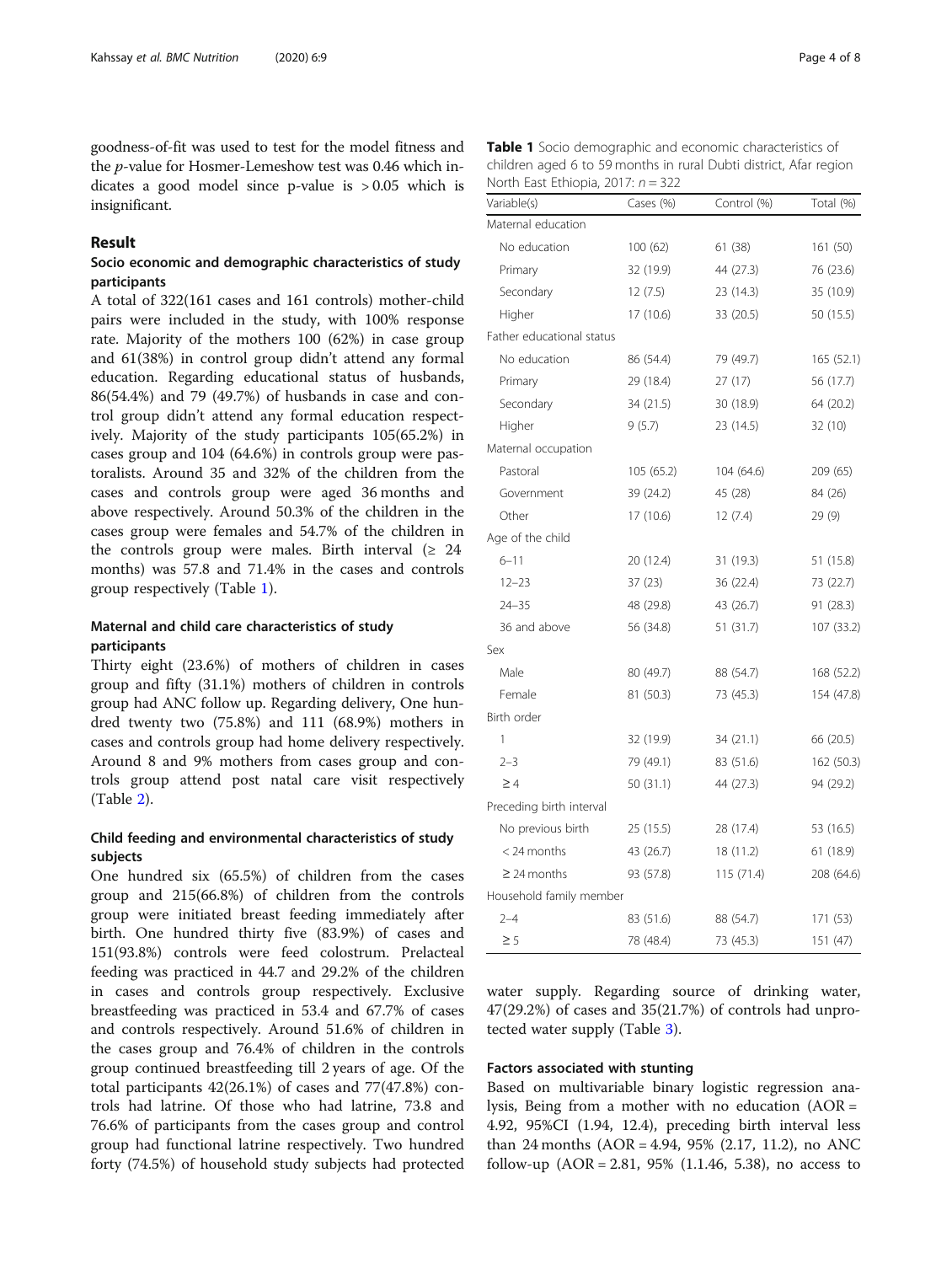| Variable(s)                     | Case $(\%)$ | Control (%) | Total (%)  |
|---------------------------------|-------------|-------------|------------|
| ANC follow-up                   |             |             |            |
| Yes                             | 38 (23.6)   | 50 (31.1)   | 88 (27.3)  |
| No                              | 123 (76.4)  | 111 (68.9)  | 234 (72.7) |
| Number of ANC visit             |             |             |            |
| 1                               | 13 (34.2)   | 11(22)      | 24(27.3)   |
| $2 - 3$                         | 15 (39.5)   | 23 (46)     | 38 (43.2)  |
| $\geq 4$                        | 10(26.3)    | 16 (32)     | 26 (29.5)  |
| Place of delivery               |             |             |            |
| Home                            | 122 (75.8)  | 111(68.9)   | 233 (72.4) |
| Facility                        | 39 (24.2)   | 50(31.1)    | 89 (27.6)  |
| Post natal care visit           |             |             |            |
| Yes                             | 13 (8.1)    | 15(9.3)     | 28(8.7)    |
| <b>No</b>                       | 148 (91.9)  | 146 (90.7)  | 294 (91.3) |
| Maternal BMI                    |             |             |            |
| $18.5 - 24.9$ kg/m <sup>2</sup> | 88 (54.7)   | 84 (52.2)   | 172 (53.4) |
| $<$ 18.5 kg/m <sup>2</sup>      | 46 (28.6)   | 31 (19.3)   | 77 (23.9)  |
| $\geq$ 25 kg/m <sup>2</sup>     | 27 (16.8)   | 46 (28.6)   | 73 (22.7)  |

<span id="page-4-0"></span>Table 2 Maternal and child care characteristics of children aged 6 to 59 months in rural Dubti district, Afar region North East Ethiopia, 2017:  $n = 322$ 

latrine (AOR =3.26, 95% CI (1.54–6.94), children born from short mother < 150 cm (AOR = 3.75, 95%CI (1.54, 9.18), not fed colostrum (AOR = 4.45, 95% CI (1.68, 11.8), breast fed for less than 24 months  $(AOR = 3.14,$ 95% CI (1.7, 5.79) and non-exclusive breast feeding (AOR = 6.68, 95% (3.1, 14.52) were determinants of stunting at 95% CI. Having this, Children born to mothers with no education were 4.9 times more likely to be stunted comparing to children born to mothers with higher education (AOR = 4.92, 95%CI (1.94, 12.4). Children born with birth interval of < 2 years were 4.9 times more likely to be stunted comparing to children born with birth interval of  $\geq$ 2 years (AOR = 4.94, 95% (2.17, 11.2). children born to a mother with no ANC follow-up were 2.8 times more likely to be stunted comparing to their counterparts  $(AOR = 2.81, 95\% (1.1.46, 5.38)$  and children born to a household with no access to latrine were 3 times more likely to be stunted comparing to their counterparts (AOR =3.26, 95% CI (1.54–6.94). Children born to short mothers (height < 150 cm) were 3.7 times more likely to be stunted comparing to their counterparts (AOR = 3.75, 95%CI (1.54, 9.18), children whose mothers' squeezed out colostrums twofold times more likely contributes to stunting than who fed their children colostrums (AOR = 4.45, 95% CI (1.68, 11.8), and children who had breastfeeding for less than 24 months were threefold times more likely to be stunted than who continued breastfeeding till 2 years and above (AOR = 3.14, 95% CI (1.7, 5.79). Non-exclusive breast-

Table 3 Child feeding and Environmental characteristics of children aged 6 to 59 months in rural Dubti district, Afar region North East Ethiopia, 2017:  $n = 322$ 

| Variable(s)                          | Case (%)   | Control (%) | Total (%)  |
|--------------------------------------|------------|-------------|------------|
| Colostrum feeding                    |            |             |            |
| Yes                                  | 135 (83.9) | 151 (93.8)  | 286 (88.8) |
| No                                   | 26(16.1)   | 10(6.2)     | 36 (11.2)  |
| Prelacteal feeding                   |            |             |            |
| Yes                                  | 72 (44.7)  | 47 (29.2)   | 119 (37)   |
| No                                   | 89 (55.3)  | 114 (70.8)  | 203 (63)   |
| Duration of breastfeeding            |            |             |            |
| < 24                                 | 78 (48.4)  | 38 (23.6)   | 116 (36)   |
| $\geq$ 24 months                     | 83 (51.6)  | 123 (76.4)  | 206 (64)   |
| Duration of exclusive breast feeding |            |             |            |
| Less 6 months                        | 75 (46.6)  | 52 (32.3)   | 127 (39.4) |
| At 6 month                           | 86 (53.4)  | 109 (67.7)  | 195 (60.6) |
| Age Complementary feeding started    |            |             |            |
| Less than 6 months                   | 75 (46.6)  | 52 (32.3)   | 127 (39.4) |
| At 6 months                          | 86 (53.4)  | 109 (67.7)  | 195 (60.6) |
| Availability of latrine              |            |             |            |
| Yes                                  | 42(26.1)   | 77 (47.8)   | 119(37)    |
| No                                   | 119 (73.9) | 84 (52.2)   | 203(63)    |
| Functional latrine                   |            |             |            |
| Yes                                  | 31 (73.8)  | 59 (76.6)   | 90 (75.6)  |
| No                                   | 11(26.2)   | 18 (23.4)   | 29 (24.4)  |
| Source of drinking water             |            |             |            |
| Unprotected source                   | 47 (29.2)  | 35(21.7)    | 82 (25.5)  |
| Protected source                     | 114 (70.8) | 126 (78.3)  | 240 (74.5) |

fed children were 6.6 times more likely to be stunted comparing to their counterparts  $(AOR = 6.68, 95\% (3.1,$ 14.52) (Table [4\)](#page-5-0).

#### **Discussion**

In this study, No maternal education, preceding birth interval less than 24 months, no ANC follow-up, no access to latrine, short maternal height, not feeding colostrum, duration of breastfeeding less than 24 months and non-exclusive breast feeding were determinants of stunting at 95% CI. Children born to mothers with no education were 4.9 times more likely to be stunted comparing to children born to mothers with higher education (AOR = 4.92, 95%CI (1.94, 12.4). This is in line with the study conducted in Tanzania, Malawi, and Nigeria [[12](#page-7-0)– [14\]](#page-7-0). This might be educated mothers have better healthseeking behavior for childhood illnesses as compared to uneducated mothers which can help prevent stunting  $[15]$  $[15]$ .

Children born to a household with no access to latrine were 3 times more likely to be stunted comparing to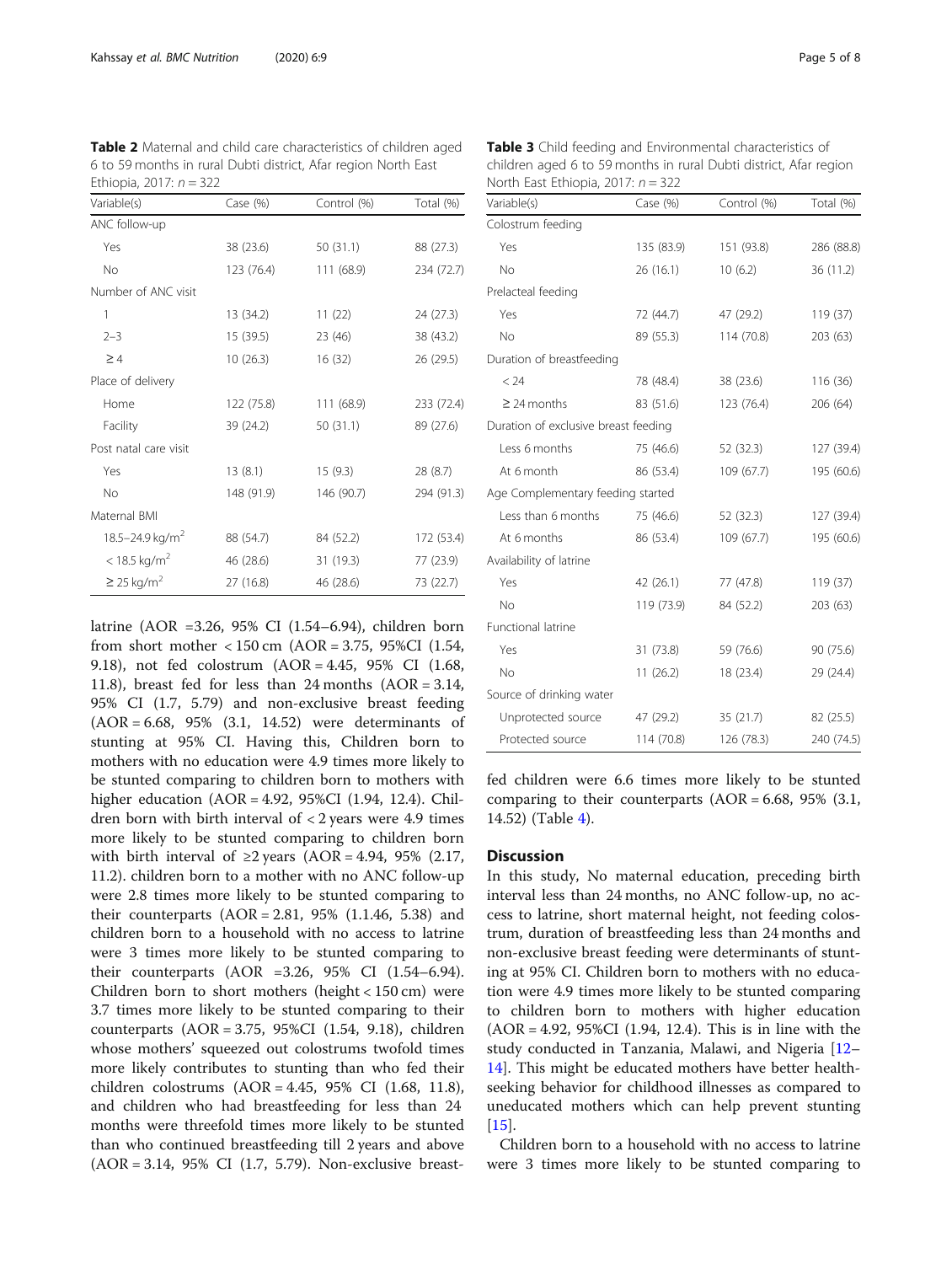| Variable(s)                          | Case (%)   | Control (%) | COR(95% CI)             | AOR((95% CI)        |
|--------------------------------------|------------|-------------|-------------------------|---------------------|
| Maternal education                   |            |             |                         |                     |
| No education                         | 100 (62.1) | 61 (37.9)   | 3.18 (1.64, 6.19)       | 4.92 (1.94, 12.4)*  |
| Primary                              | 32 (19.9)  | 44 (27.3)   | 1.41 (0.67, 2.96)       | 2.21(0.87, 5.61)    |
| Secondary                            | 12(7.5)    | 23 (14.3)   | 1.01 (0.41, 2.52)       | 0.66 (0.22, 2.01)   |
| Higher                               | 17 (10.6)  | 33 (20.5)   | $\mathbf{1}$            | 1                   |
| Preceding birth interval             |            |             |                         |                     |
| No previous birth                    | 25 (15.5)  | 28 (17.4)   | $1.1 (0.6 - 2.2)$       | $1.1$ (0.51, 2.35)  |
| < 24 months                          | 43 (26.7)  | 18 (11.2)   | 2.95 (1.59-5.54)*       | 4.94 (2.17, 11.2)*  |
| $\geq$ 24 months                     | 93 (57.8)  | 115 (71.4)  | 1                       | 1                   |
| ANC follow-up                        |            |             |                         |                     |
| Yes                                  | 38 (23.6)  | 50 (31.1)   | $\mathbf{1}$            | $\mathbf{1}$        |
| <b>No</b>                            | 123 (76.4) | 111 (68.9)  | 1.46 (0.89-2.39)        | 2.81 (1.46, 5.38)*  |
| Place of delivery                    |            |             |                         |                     |
| Home                                 | 122 (75.8) | 111 (68.9)  | $1.41(0.86 - 2.3)$      | 1.74(0.91, 3.3)     |
| Facility                             | 39 (24.2)  | 50(31.1)    | 1                       | $\mathbf{1}$        |
| House hold water supply              |            |             |                         |                     |
| Un protected                         | 47 (29.2)  | 35 (21.7)   | 1.48 (0.89-2.46)        | 0.85(0.44, 1.66)    |
| Protected                            | 114 (70.8) | 126 (78.3)  | 1                       | 1                   |
| Latrine status                       |            |             |                         |                     |
| Yes                                  | 42 (26.1)  | 77 (47.8)   | 1                       | 1                   |
| No                                   | 119 (73.9) | 84 (52.2)   | 2.59 (1.63-4.15)*       | 3.26 (1.54-6.94)*   |
| Maternal height                      |            |             |                         |                     |
| $< 150$ cm                           | 27 (16.8)  | 13(8.1)     | 3.4 (1.62-7.27)*        | 3.75 (1.54, 9.18)*  |
| 15-154.9 cm                          | 46 (28.6)  | 22 (13.7)   | 3.45 (1.86-6.42)*       | 3.48 (1.63-7.45)*   |
| 155-159.9 cm                         | 39 (24.2)  | 45 (28)     | $1.43(0.82 - 2.5)$      | 1.06 (0.52, 2.2)    |
| $> = 160$ cm                         | 49 (30.4)  | 81 (50.3)   | $\mathbf{1}$            | 1                   |
| Colostrum feeding                    |            |             |                         |                     |
| Yes                                  | 135 (83.9) | 151 (93.8)  | $\mathbf{1}$            | 1                   |
| <b>No</b>                            | 26 (16.1)  | 10(6.2)     | 2.91 (1.35-6.25)*       | 4.45 (1.68, 11.8)*  |
| Pre lacteal feeding                  |            |             |                         |                     |
| Yes                                  | 72 (44.7)  | 47 (29.2)   | 1.96 (1.24-3.12)*       | 1.35 (0.74, 2.5)    |
| No                                   | 89 (55.3)  | 114 (70.8)  | 1                       | $\mathbf{1}$        |
| Duration of breast feeding           |            |             |                         |                     |
| < 24                                 | 78 (48.4)  | 38 (23.6)   | $3.04$ $(1.88 - 4.9)$ * | $3.14$ (1.7, 5.79)* |
| $\geq$ 24 months                     | 83 (51.6)  | 123 (76.4)  | 1                       | 1                   |
| Duration of exclusive breast feeding |            |             |                         |                     |
| Less 6 months                        | 75 (46.6)  | 52 (32.3)   | 1.82 (1.16-2.87)*       | 6.68 (3.1, 14.52)*  |
| $> = 6$ months                       | 86 (53.4)  | 109 (67.7)  | 1                       | 1                   |

<span id="page-5-0"></span>Table 4 Binary logistic regression analysis showing determinant of stunting in rural Dubti district, Afar region, North East Ethiopia 2017;  $n = 322$ 

COR Crude odds ratio, AOR Adjusted odds ratio, CI confidence interval

\*significant at  $p < 0.05$ 

their counterparts (AOR =3.26, 95% CI (1.54–6.94). This is consistence with the study done in Ethiopia [[16\]](#page-7-0). This might be due to a reduction in the pathogen load in the environment from correct and consistent use of improved sanitation [[17](#page-7-0)]. Children whose mothers' squeezed out colostrums twofold times more likely contributes to stunting than who fed their children colostrums (AOR = 4.45, 95% CI (1.68, 11.8). This is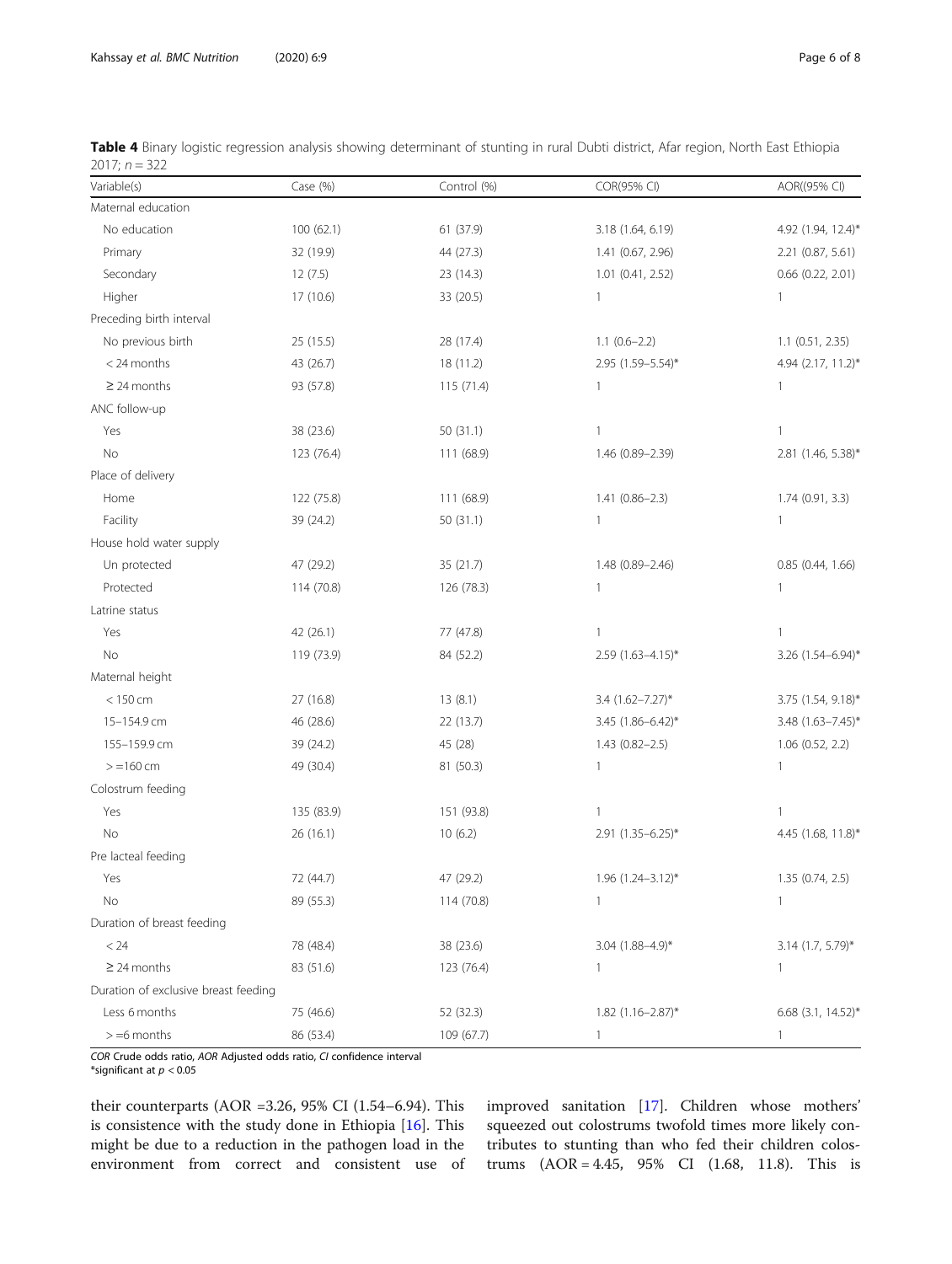<span id="page-6-0"></span>consistence with finding in west Gojjam [\[18](#page-7-0)]. This might be probably colostrum provides protective effect to the newborns. Children born with birth interval of < 2 years were 4.9 times more likely to be stunted comparing to children born with birth interval of  $\geq 2$  years (AOR = 4.94, 95% (2.17, 11.2). This is consistence with the study conducted in Gurage zone  $[10]$ . This might be continued breastfeeding in the second year contributes significantly intake of key nutrients that are lacking in low-quality complementary diets [\[19](#page-7-0)]. This was also in line with the study done in Ethiopia and Cambodia [\[20,](#page-7-0) [21](#page-7-0)]. This might be explained by; a short birth interval between births can have an adverse effect on child nutrition by causing intrauterine growth retardation, and/or undermining the quality of child care [[22\]](#page-7-0).

Non-exclusive breast-fed children were 6.6 times more likely to be stunted comparing to their counterparts (AOR = 6.68, 95% (3.1, 14.52). This finding was consistence with the study conducted in Gurage zone and Bangladesh [\[10](#page-7-0), [23](#page-7-0)]. This might be early initiation and exclusive breastfeeding for 6 months provides protection against gastrointestinal infections, which can lead to severe nutrient depletion and stunting [[24](#page-7-0)]. Children born to short mothers (height < 150 cm) were 3.7 times more likely to be stunted comparing to their counterparts (AOR = 3.75, 95%CI (1.54, 9.18). This was consistence with the study [\[25\]](#page-7-0). This might be Short maternal stature is associated with intrauterine growth retardation and low birth weight, which are in turn determinants of infant death and impaired child growth [[26\]](#page-7-0).

The odd of no ANC follow up was 2.81 time higher among cases of mothers than those that had ANC follow up (AOR = 2.81, 95% (1.1.46, 5.38). Similar study was reported at Afambo district and Tanzanian [\[27](#page-7-0), [28\]](#page-7-0). This study reported that, lack of antenatal visit might create favorable environment for traditional child feeding malpractices that might affect child nutritional status.

The study might have the following limitation, recall bias, since it is a relatively long period to expect people to remember, but the recall problem hopefully was of no differential nature. There might be also misclassification of case and control, because it is very difficult to get accurate age particularly in rural community. However, due attention was given to the study procedures, including the process of training, standardization of anthropometric measurements, and close supervision throughout the field activities. Since case-control study design was employed, it does not enable to establish temporality.

### Conclusion

This study has shown that the independent predicators for stunting were no formal maternal education, no access to latrine, short maternal height, duration of breast feed less than 24 month, exclusively breast feeding before 6

month, complimentary feeding before 6 month, not feeding colostrum, not attending ANC follow up and preceding birth interval less than 24 months. Therefore, the regional health bureau and Dubti district health office should increase awareness creation to bring behavioral change at community level on exclusive breast feeding, access to latrine maternal education, colostrum feeding, birth spacing for at least > 24 month, duration of breast feeding for 24 or more months, complementary feeding at 6 month and ANC follow up.

#### Abbreviations

AOR: Adjusted Odds Ratio; BMI: Body Mass Index; CI: Confidence Interval; COR: Crude Odds Ratio; EDHS: Ethiopian Demographic and Health Survey; MDDS: Maternal Dietary Diversity Score; SPSS: Statistical Package for Social Science; WHO: World Health Organization

#### Acknowledgements

We would like to thank all respondents for being giving us valuable information. We also extend our gratitude to Afar Regional Health Bureau and Dubti Woreda Health office for their support throughout the work. Finally, we would like to thank all data collectors and supervisors who have given their precious time to collect the necessary data.

#### Authors' contributions

EW has conceived of the study, carried out the overall design and execution of the study, performed data collection and statistical analysis. MK, AG and SR has critically revised the design of the study, data collection techniques and helped the statistical analysis. MK has drafted the manuscript. All authors read and finally approved this manuscript for submission.

#### Funding

This study was funded by Samara University. However, the funder had no role in the conduct, writing, or decision to publish this manuscript.

#### Availability of data and materials

The datasets supporting the conclusions of the study are included in the article. Any additional data will be available on request. The datasets used and/or analysed during the current study are available from the corresponding author on reasonable request.

#### Ethics approval and consent to participate

Ethical clearance was obtained from Samara University Research and Ethical Review Committee (RERC) on 23, 2016 with RE ERC 0027/2016 and permission to conduct the study was obtained from Afar regional health bureau, Dubti district health office. Written informed consent was obtained from mothers of the study participants after describing the benefits of the study and participant's involvement in the study was on voluntary basis and participants who are unwilling to participate in the study and those who wish to quit their participation at any stage was informed to do so without any restriction. All the data was kept confidential, using a unique code number.

#### Consent for publication

Not applicable.

#### Competing interests

The authors declare that they have no competing interests.

Received: 25 March 2019 Accepted: 6 February 2020 Published online: 17 February 2020

#### References

- 1. Antwi S. Malnutrition: missed opportunities for diagnosis. Ghana Med J. 2008;42(3):101–4.
- 2. Lancet. The Lancet's series on maternal and child under nutrition executive summary. 2008.